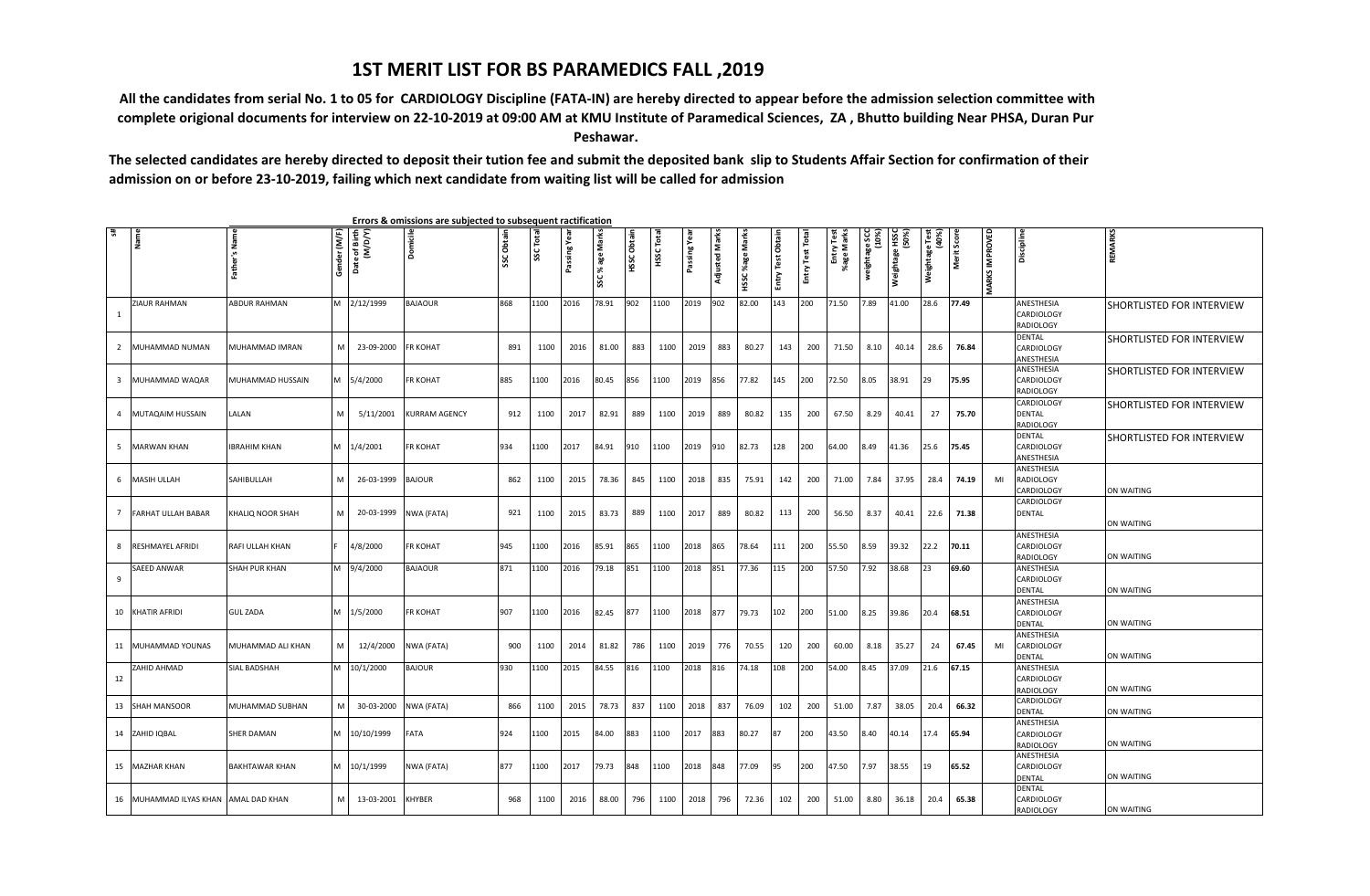|    |                     |                      |     |                 |                         |     |      |                     |       |     |                     |          |     |       |    |     |       |      |                  |      |                  |    | ANESTHESIA                      |                   |
|----|---------------------|----------------------|-----|-----------------|-------------------------|-----|------|---------------------|-------|-----|---------------------|----------|-----|-------|----|-----|-------|------|------------------|------|------------------|----|---------------------------------|-------------------|
| 17 | ASAD ULLAH          | KALIM ULLAH          | M   | 27-01-2002      | <b>BAJOUR</b>           | 870 | 1100 | 2017                | 79.09 | 851 | 1100                | 2019     | 851 | 77.36 | 93 | 200 | 46.50 | 7.91 | 38.68            | 18.6 | 65.19            |    | CARDIOLOGY<br>RADIOLOGY         | ON WAITING        |
|    |                     |                      |     |                 |                         |     |      |                     |       |     |                     |          |     |       |    |     |       |      |                  |      |                  |    | CARDIOLOGY                      |                   |
| 18 | <b>BIBI SAKINA</b>  | SAYED JAWAD HUSSAIN  |     | 25-03-2001      | <b>KURRAM AGENCY</b>    | 858 | 1100 | 2016                | 78.00 | 859 | 1100                | 2018     | 859 | 78.09 | 81 | 200 | 40.50 | 7.80 | 39.05            | 16.2 | 63.05            |    |                                 | ON WAITING        |
| 19 | SIDRAT UL MUNTAHA   | <b>GUL AKBAR</b>     |     | 6/2/2001        | <b>KURRAM AGENCY</b>    | 842 |      |                     |       | 848 | 1100                | 2019     | 848 | 77.09 | 84 | 200 |       |      |                  |      | 63.00            |    | CARDIOLOGY<br>DENTAL            |                   |
|    |                     |                      |     |                 |                         |     | 1100 | 2016                | 76.55 |     |                     |          |     |       |    |     | 42.00 | 7.65 | 38.55            | 16.8 |                  |    | RADIOLOGY                       | ON WAITING        |
|    |                     |                      |     |                 |                         |     |      |                     |       |     |                     |          |     |       |    |     |       |      |                  |      |                  |    | CARDIOLOGY                      |                   |
| 20 | SHAMSA              | MUHAMMAD SAEED       | F.  | 4/4/1999        | FATA                    | 940 | 1100 | 2016                | 85.45 | 811 | 1100                | 2018     | 811 | 73.73 | 87 | 200 | 43.50 | 8.55 | 36.86            | 17.4 | 62.81            |    | <b>DENTAL</b>                   |                   |
|    |                     |                      |     |                 |                         |     |      |                     |       |     |                     |          |     |       |    |     |       |      |                  |      |                  |    | RADIOLOGY                       | ON WAITING        |
| 21 | KOMAL ALI           | MOHSIN ALI           | F.  | 19-06-2000      | KURRAM AGENCY           | 880 | 1100 | 2016                | 80.00 | 837 | 1100                | 2018     | 837 | 76.09 | 81 | 200 | 40.50 | 8.00 | 38.05            | 16.2 | 62.25            |    | CARDIOLOGY                      | ON WAITING        |
| 22 |                     |                      |     |                 |                         |     |      |                     |       |     |                     |          |     |       |    |     |       |      |                  |      |                  |    | <b>RADIOLOGY</b>                |                   |
|    | <b>COMAL ALI</b>    | MOHSIN ALI           | F I |                 | 19-6-2000 KURRAM AGENCY | 880 | 1100 |                     |       |     | 2016 80.00 837 1100 | 2018 837 |     | 76.09 | 81 | 200 | 40.50 | 8.00 | 38.05 16.2 62.25 |      |                  |    | CARDIOLOGY                      | ON WAITING        |
| 23 | ALTAF NOOR          | ZAHID NOOR           |     | M 1/2/2001      | FATA                    | 862 | 1100 | 2016                | 78.36 | 847 | 1100                | 2018     | 847 | 77.00 | 78 | 200 | 39.00 | 7.84 | 38.50            | 15.6 | 61.94            |    | ANESTHESIA<br>CARDIOLOGY        |                   |
|    |                     |                      |     |                 |                         |     |      |                     |       |     |                     |          |     |       |    |     |       |      |                  |      |                  |    | DENTAL                          | ON WAITING        |
|    |                     |                      |     |                 |                         |     |      |                     |       |     |                     |          |     |       |    |     |       |      |                  |      |                  |    | ANESTHESIA                      |                   |
| 24 | RAZA ULLAH          | <b>INAYAT KHAN</b>   |     | M 1/2/2002      | <b>MOHMAND</b>          | 898 | 1100 | 2017                | 81.64 | 797 | 1100                | 2019     | 797 | 72.45 | 87 | 200 | 43.50 | 8.16 | 36.23            | 17.4 | 61.79            |    | CARDIOLOGY                      |                   |
|    | <b>IDA ULLAH</b>    | YASIN                |     | VI 14-03-2002   | FATA                    | 903 | 1100 | 2017                | 82.09 | 888 | 1100                | 2019     | 888 | 80.73 | 66 | 200 | 33.00 | B.21 | 40.36            | 13.2 | 61.77            |    | DENTAL<br>ANESTHESIA            | ON WAITING        |
| 25 |                     |                      |     |                 |                         |     |      |                     |       |     |                     |          |     |       |    |     |       |      |                  |      |                  |    | CARDIOLOGY                      |                   |
|    |                     |                      |     |                 |                         |     |      |                     |       |     |                     |          |     |       |    |     |       |      |                  |      |                  |    | DENTAL                          | ON WAITING        |
|    |                     |                      |     |                 |                         |     |      |                     |       |     |                     |          |     |       |    |     |       |      |                  |      |                  |    | ANESTHESIA                      |                   |
| 26 | SHAFI ULLAH         | <b>BULLA KHAN</b>    |     | M 1/3/2002      | NWA(FATA)               | 939 | 1100 | 2017                | 85.36 | 871 | 1100                | 2019     | 871 | 79.18 | 62 | 200 | 31.00 | 8.54 | 39.59            | 12.4 | 60.53            |    | CARDIOLOGY<br>DENTAL            | ON WAITING        |
|    |                     |                      |     |                 |                         |     |      |                     |       |     |                     |          |     |       |    |     |       |      |                  |      |                  |    | RADIOLOGY                       |                   |
| 27 | SHAMA BATOOL        | MUHAMMAD AFZAL       |     | 3/3/2000        | <b>KURRAM AGENCY</b>    | 894 | 1100 | 2019                | 81.27 | 870 | 1100                | 2018     | 870 | 79.09 | 64 | 200 | 32.00 | 8.13 | 39.55            | 12.8 | 60.47            |    | <b>DENTAL</b>                   |                   |
|    |                     |                      |     |                 |                         |     |      |                     |       |     |                     |          |     |       |    |     |       |      |                  |      |                  |    | CARDIOLOGY                      | ON WAITING        |
| 28 |                     |                      |     |                 |                         |     |      |                     |       |     |                     |          |     |       |    |     |       |      |                  |      |                  |    | <b>DENTAL</b><br>CARDIOLOGY     |                   |
|    | <b>INEED HASSAN</b> | AIN ALI              | M   | 15-06-2001      | FATA                    | 847 | 1100 | 2017                | 77.00 | 794 | 1100                | 2019     | 794 | 72.18 | 83 | 200 | 41.50 | 7.70 | 36.09            | 16.6 | 60.39            |    | RADIOLOGY                       | ON WAITING        |
|    |                     |                      |     |                 |                         |     |      |                     |       |     |                     |          |     |       |    |     |       |      |                  |      |                  |    | ANESTHESIA                      |                   |
| 29 | <b>AYSHAD ULLAH</b> | ABDUL SAHIB KHAN     |     | M 1/1/2002      | <b>FATA NWTD</b>        | 864 | 1100 | 2017                | 78.55 | 851 | 1100                | 2019     | 851 | 77.36 | 69 | 200 | 34.50 | 7.85 | 38.68            | 13.8 | 60.34            |    | CARDIOLOGY                      | ON WAITING        |
|    |                     |                      |     |                 |                         |     |      |                     |       |     |                     |          |     |       |    |     |       |      |                  |      |                  |    | DENTAL<br>RADIOLOGY             |                   |
| 30 |                     |                      |     |                 |                         |     |      |                     |       |     |                     |          |     |       |    |     |       |      |                  |      |                  |    |                                 |                   |
|    |                     |                      |     |                 |                         |     |      |                     |       |     |                     |          |     |       |    |     |       |      |                  |      |                  |    | ANESTHESIA                      |                   |
|    | KAMRAN ULLAHH       | BAKHTAWAR SHAH       | M   | 1/1/2001 BAJAUR |                         | 826 |      | 1100 2016 75.09 821 |       |     | 1100 2019 811       |          |     | 73.73 | 78 | 200 | 39.00 | 7.51 |                  |      | 36.86 15.6 59.97 | MI | <b>CARDIOLOGY</b><br>ANESTHESIA | ON WAITING        |
| 31 | MUHAMMAD USMAN      | KIFAYAT ULLAH        | M   | 13-11-2001      | <b>BAJOUR</b>           | 862 | 1100 | 2017                | 78.36 | 766 | 1100                | 2019     | 766 | 69.64 | 83 | 200 | 41.50 | 7.84 | 34.82            | 16.6 | 59.25            |    | CARDIOLOGY                      |                   |
|    |                     |                      |     |                 |                         |     |      |                     |       |     |                     |          |     |       |    |     |       |      |                  |      |                  |    | RADIOLOGY                       | ON WAITING        |
|    |                     |                      |     |                 |                         |     |      |                     |       |     |                     |          |     |       |    |     |       |      |                  |      |                  |    | ANESTHESIA                      |                   |
| 32 | MUHAMMAD ALI SHAH   | <b>IAZRAT REHMAN</b> |     | M 15-03-2000    | NWA (FATA)              | 876 | 1100 | 2016                | 79.64 | 823 | 1100                | 2018     | 823 | 74.82 | 65 | 200 | 32.50 | 7.96 | 37.41            | 13   | 58.37            |    | CARDIOLOGY<br>RADIOLOGY         | ON WAITING        |
|    |                     |                      |     |                 |                         |     |      |                     |       |     |                     |          |     |       |    |     |       |      |                  |      |                  |    | CARDIOLOGY                      |                   |
| 33 |                     |                      |     |                 |                         |     |      |                     |       |     |                     |          |     |       |    |     |       |      |                  |      |                  |    | <b>DENTAL</b>                   |                   |
|    | AZLI MALIK          | HAMID ULLAH          | м   | 5/4/2001        | <b>BAJOUR</b>           | 862 | 1100 | 2017                | 78.36 | 817 | 1100                | 2019     | 817 | 74.27 | 67 | 200 | 33.50 | 7.84 | 37.14            | 13.4 | 58.37            |    | RADIOLOGY<br>CARDIOLOGY         | ON WAITING        |
| 34 | MUHAMMAD ASLAM      | SHER ASLAM           | M   | 21-04-2001      | <b>F.R KOHAT</b>        | 792 | 1100 | 2019                | 72.00 | 855 | 1100                | 2019     | 855 | 77.73 | 60 | 200 | 30.00 | 7.20 | 38.86            | 12   | 58.06            |    | ANESTHESIA                      | ON WAITING        |
|    |                     |                      |     |                 |                         |     |      |                     |       |     |                     |          |     |       |    |     |       |      |                  |      |                  |    | ANESTHESIA                      |                   |
| 35 | ZEESHAN INAM        | <b>NAM ULLAH</b>     |     | 1/1/1999        | NWA (FATA)              | 855 | 1100 | 2014                | 77.73 | 809 | 1100                | 2017     | 809 | 73.55 | 67 | 200 | 33.50 | 7.77 | 36.77            | 13.4 | 57.95            |    | DENTAL                          |                   |
|    |                     |                      |     |                 |                         |     |      |                     |       |     |                     |          |     |       |    |     |       |      |                  |      |                  |    | RADIOLOGY                       | ON WAITING        |
| 36 | <b>FAZLI AKBAR</b>  | AWAL SHER            |     | M 10/2/2001     | MOHMAND                 | 867 | 1100 | 2017                | 78.82 | 744 | 1100                | 2015     | 744 | 67.64 | 81 | 200 | 40.50 | 7.88 | 33.82            | 16.2 | 57.90            |    | ANESTHESIA<br>CARDIOLOGY        |                   |
|    |                     |                      |     |                 |                         |     |      |                     |       |     |                     |          |     |       |    |     |       |      |                  |      |                  |    | <b>DENTAL</b>                   | ON WAITING        |
|    |                     |                      |     |                 |                         |     |      |                     |       |     |                     |          |     |       |    |     |       |      |                  |      |                  |    | ANESTHESIA                      |                   |
| 37 | SAMI ULLAH          | MUHAMMAD SHER KHAN   |     | M 3/12/2001     | <b>FR BANNU</b>         | 890 | 1100 | 2017                | 80.91 | 844 | 1100                | 2019     | 844 | 76.73 | 54 | 200 | 27.00 | 8.09 | 38.36            | 10.8 | 57.25            |    | CARDIOLOGY                      |                   |
|    |                     |                      |     |                 |                         |     |      |                     |       |     |                     |          |     |       |    |     |       |      |                  |      |                  |    | RADIOLOGY                       | ON WAITING        |
|    | <b>JUNAID KHAN</b>  | MALANG JAN           |     | 5/3/2001        | <b>BAJAOUR</b>          | 919 | 1100 | 2017                | 83.55 | 809 | 1100                | 2019     | 809 | 73.55 | 60 | 200 | 30.00 | 8.35 | 36.77            | 12   | 57.13            |    | ANESTHESIA                      |                   |
| 38 |                     |                      |     |                 |                         |     |      |                     |       |     |                     |          |     |       |    |     |       |      |                  |      |                  |    | CARDIOLOGY<br>RADIOLOGY         | ON WAITING        |
|    | <b>AVID KHAN</b>    |                      |     |                 |                         |     |      |                     |       |     |                     |          |     |       |    |     |       |      |                  |      |                  |    | ANESTHESIA                      |                   |
| 39 |                     | MIR MUHAMMAD KHAN    | M   | 21-03-2000      | MOHMAND                 | 829 | 1100 | 2016                | 75.36 | 811 | 1100                | 2019     | 801 | 72.82 | 57 | 200 | 28.50 | 7.54 | 36.41            | 11.4 | 55.35            | MI | CARDIOLOGY                      |                   |
|    |                     |                      |     |                 |                         |     |      |                     |       |     |                     |          |     |       |    |     |       |      |                  |      |                  |    | RADIOLOGY<br>DENTAL             | ON WAITING        |
| 40 | AHMAD NAWAZ         | <b>AZMAT KHAN</b>    |     |                 | 7/4/2001 FR KOHAT       | 864 | 1100 | 2017                | 78.55 | 751 | 1100                | 2019     | 751 | 68.27 | 61 | 200 | 30.50 | 7.85 | 34.14            | 12.2 | 54.19            |    | CARDIOLOGY                      |                   |
|    |                     |                      |     |                 |                         |     |      |                     |       |     |                     |          |     |       |    |     |       |      |                  |      |                  |    | <b>RADIOLOGY</b>                | <b>ON WAITING</b> |
|    |                     |                      |     |                 |                         |     |      |                     |       |     |                     |          |     |       |    |     |       |      |                  |      |                  |    |                                 |                   |